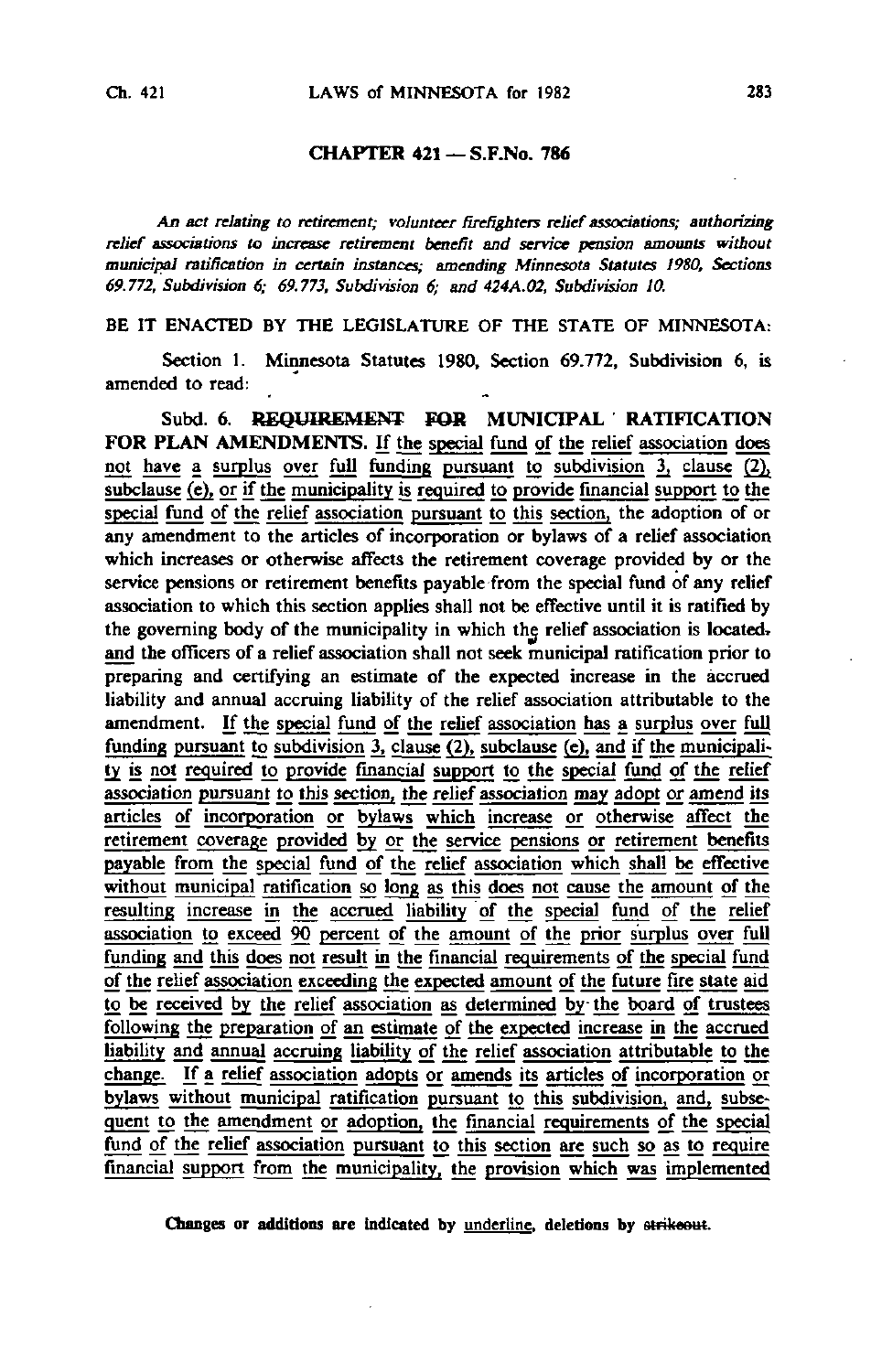without municipal ratification shall no longer be effective without municipal ratification and any service pensions or retirement benefits payable after that date shall be paid only in accordance with the articles of incorporation or bylaws as amended or adopted with municipal ratification.

Sec. 2. Minnesota Statutes 1980, Section 69.773, Subdivision 6, is amended to read:

Subd. 6. REQUIREMENT FOR MUNICIPAL RATIFICATION FOR PLAN AMENDMENTS. If the special fund of the relief association does not have a surplus over full funding pursuant to subdivision 4, or if the municipality is required to provide financial support to the special fund of the relief association pursuant to this section, the adoption of or any amendment to the articles of incorporation or bylaws of a relief association which increases or otherwise affects the retirement coverage provided by or the service pensions or retirement benefits payable from the special, fund of any relief association to which this section applies shall not be effective until it is ratified by the governing body of the municipality in which the relief association is located. If the special fund of the relief association has a surplus over full funding pursuant to subdivision 4, and if the municipality is not required to provide financial support to the special fund of the relief association pursuant to this section, the relief association may adopt or amend its articles of incorporation or bylaws which increase or otherwise affect the retirement coverage provided by or the service pensions or retirement benefits payable from the special fund of the relief association which shall be effective without municipal ratification so long as this does not cause the amount of the resulting increase in the accrued liability of the special fund of the relief association to exceed 90 percent of the amount of the prior surplus over full funding and this does not result in the financial requirements of the special fund of the relief association exceeding the expected amount of the future fire state aid to be received by the relief association as determined by the board of trustees following the preparation of an undated actuarial valuation including the proposed change or an estimate of the expected actuarial impact of the proposed change prepared by the actuary of the relief association. If a relief association adopts or amends its articles of incorporation or bylaws without municipal ratification pursuant to this subdivision, and, subsequent to the amendment or adoption, the financial requirements of the special fund of the relief association pursuant to this section are such so as to require financial support from the municipality, the provision which was implemented without municipal ratification shall no longer be effective without municipal ratification and any service pensions or retirement benefits payable after that date shall be paid only in accordance with the articles of incorporation or bylaws as amended or adopted with municipal ratification.

Sec. 3. Minnesota Statutes 1980, Section 424A.02, Subdivision 10, is amended to read:

Changes or additions are Indicated by underline, deletions by strikeout.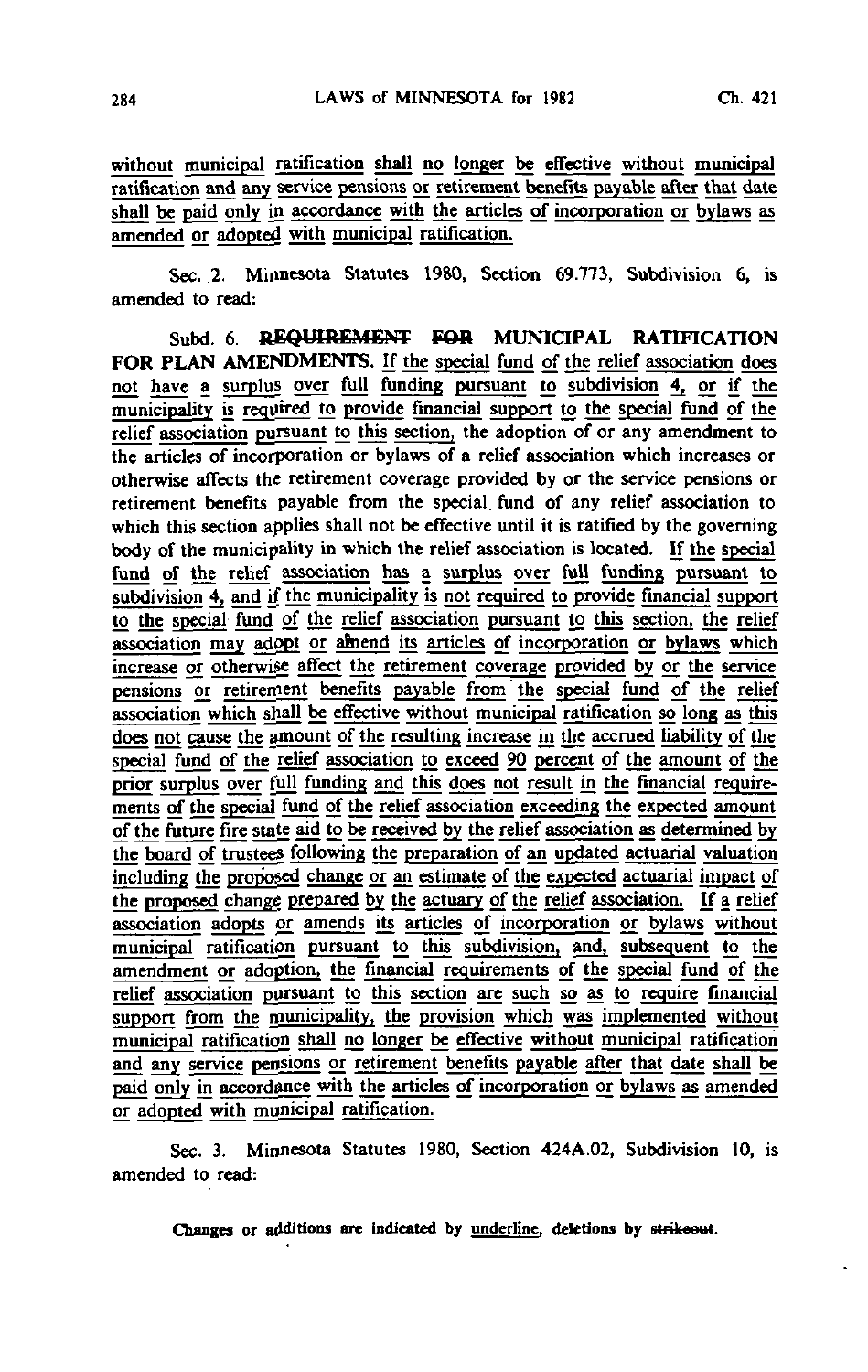Subd. 10. LOCAL APPROVAL OF BYLAW AMENDMENTS: FIL-ING REQUIREMENTS. Each relief association or account to which this section applies shall file a complete current copy of its governing bylaws with the commissioner of insurance on or before July 1, 1980 and shall immediately file a revised copy of its governing bylaws with the commissioner of insurance upon the approval of any amendment to its governing bylaws granted by the governing body of the municipality in which the fire department to which the relief association or account is directly associated or by the governing bodies of all municipalities with which the independent nonprofit firefighting corporation of which the relief association is a subsidiary has contracted whichever is applicable. Failure of the relief association to file a copy of the bylaws or any bylaw amendments with the commissioner of insurance shall disqualify the municipality from the distribution of any future fire state aid until this filing requirement has been completed. If the special fund of the relief association does not have a surplus over full funding pursuant to section  $69.772$ , subdivision 3, clause (2), subclause  $(e)$ , or  $69.773$ , subdivision  $4$ , and if the municipality is required to provide financial support to the special fund of the relief association pursuant to section  $69.772$  or  $69.773$  in the event that the fire department to which the relief association or account is directly associated is a municipal fire department, or if the relief association is a subsidiary of a nonprofit firefighting corporation, no bylaw amendment which would affect the amount of, the manner of payment of, or the conditions for qualification for service pensions or other retirement benefits or disbursements other than administrative expenses authorized pursuant to section 69.80 payable from the special fund of the relief association or account shall be effective until it has been ratified by the governing body of the municipality in which the fire department to which the relief association or account is directly associated or by the governing bodies of all municipalities with which the independent nonprofit firefighting corporation of which the relief association is a subsidiary or has contracted, whichever is applicable. If the fire department with which the relief association is directly associated is a municipal fire department and the municipality is not required to provide financial support to the special fund of the relief association pursuant to this section, the relief association may adopt or amend its articles of incorporation or bylaws which increase or otherwise affect the retirement coverage provided by or the service pensions or retirement benefits payable from the special fund of the relief association shall be effective without municipal ratification so long as this does not cause the amount of the resulting increase in the accrued liability of the special fund of the relief association to exceed 90 percent of the amount of the prior surplus over full funding and this does not result in the financial requirements of the special fund of the relief association exceeding the expected amount of the future fire state aid to be received by the relief association as determined by the board of trustees following the preparation of an estimate of the expected increase in the accrued liability and annual accruing liability of the relief association attributable to the change if the relief association pays only a lump sum service pension or an updated actuarial valuation including the proposed

Changes or additions are indicated by underline, deletions by strikeout.